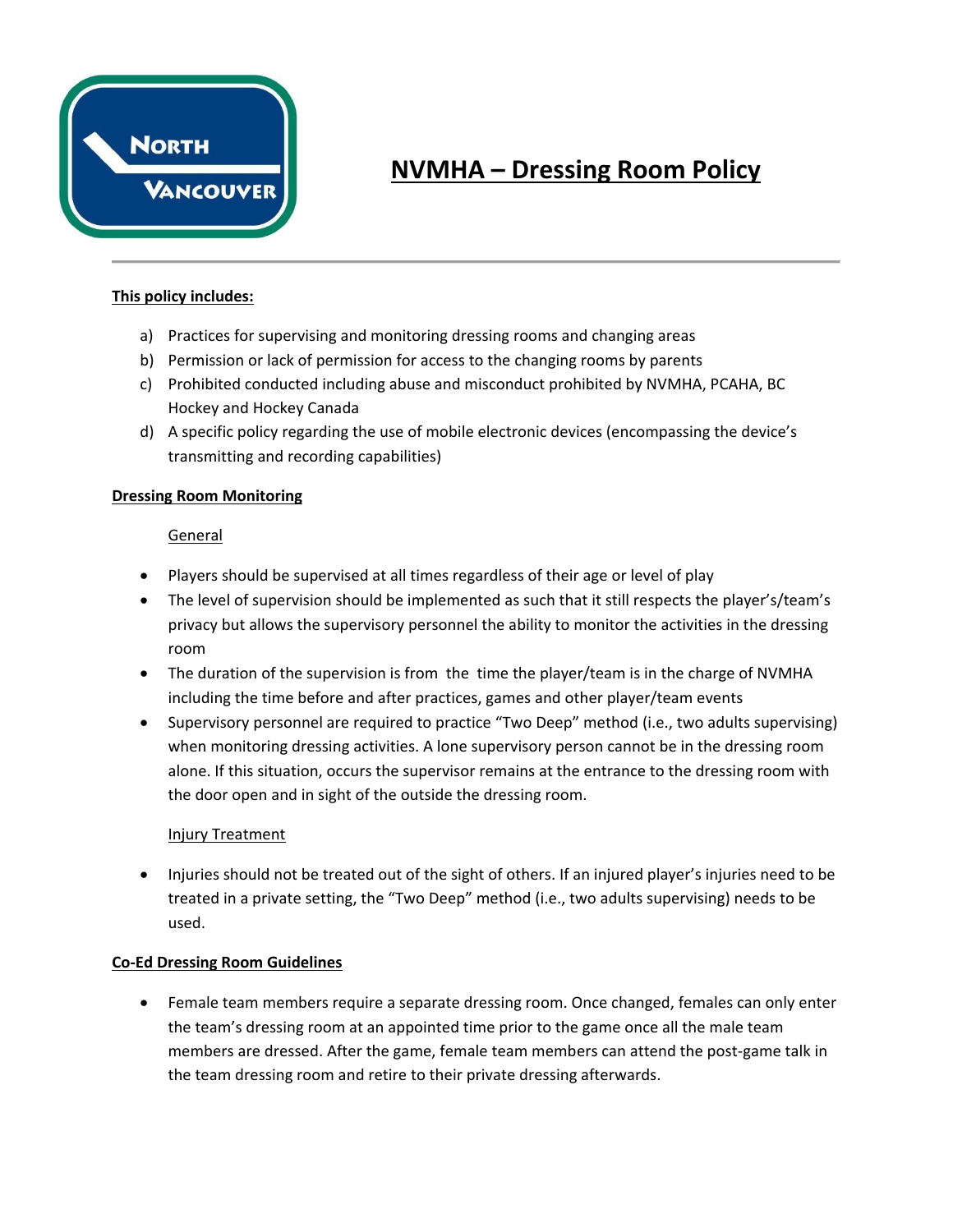• If a separate dressing room is not available, female team members can change in the male's dressing room and a dress code is required. Males and females can only undress to shorts and Tshirts. Supervision "Two Deep" must be maintained within hearing distance at the door. Showers will not be used by either male or female players.

## Road Trips

- Team officials and players will not share accommodations.
- Players sharing rooms require supervision at all times.
- The team requires supervision at all times.

### Physical Contact

- Team officials should avoid touching players.
- "Two Deep" should be maintained at all times.
- The comfort level and dignity of the player's needs to be a priority.
- Limit touching to safe areas such as the hand or shoulder.

### Isolated Spaces

- Players should not be left unsupervised in any facility at any time.
- Players should not be left with a single team official; the "Two Deep" method should be used.

### Sport and Training Facilities

• Players should not be left waiting at a facility without the supervision of their parent/guardian or team officials, Utilize the "Two Deep" method.

### **Dressing Room Access**

- Except for players of the younger age groups (Initiation and Atom), parents/guardians are discouraged from entering the dressing rooms unless it's truly necessary or they are invited by the team officials.
	- $\circ$  Note: if a player requires assistance with his/her uniform or gear, if the player is injured, or a player's disability warrants assistance, parents/guardians must let the team officials know beforehand they will be assisting their player.

### **Prohibited Conduct**

- Team officials will ensure and without compromise every player is provided a safe and secure atmosphere within the dressing rooms and facilities free of bullying, intimidation, abuse and misconduct.
- Team officials will ensure every adult, parent/guardian is provided a comfortable atmosphere where they can enjoy the sport without negative behaviors of other spectators.